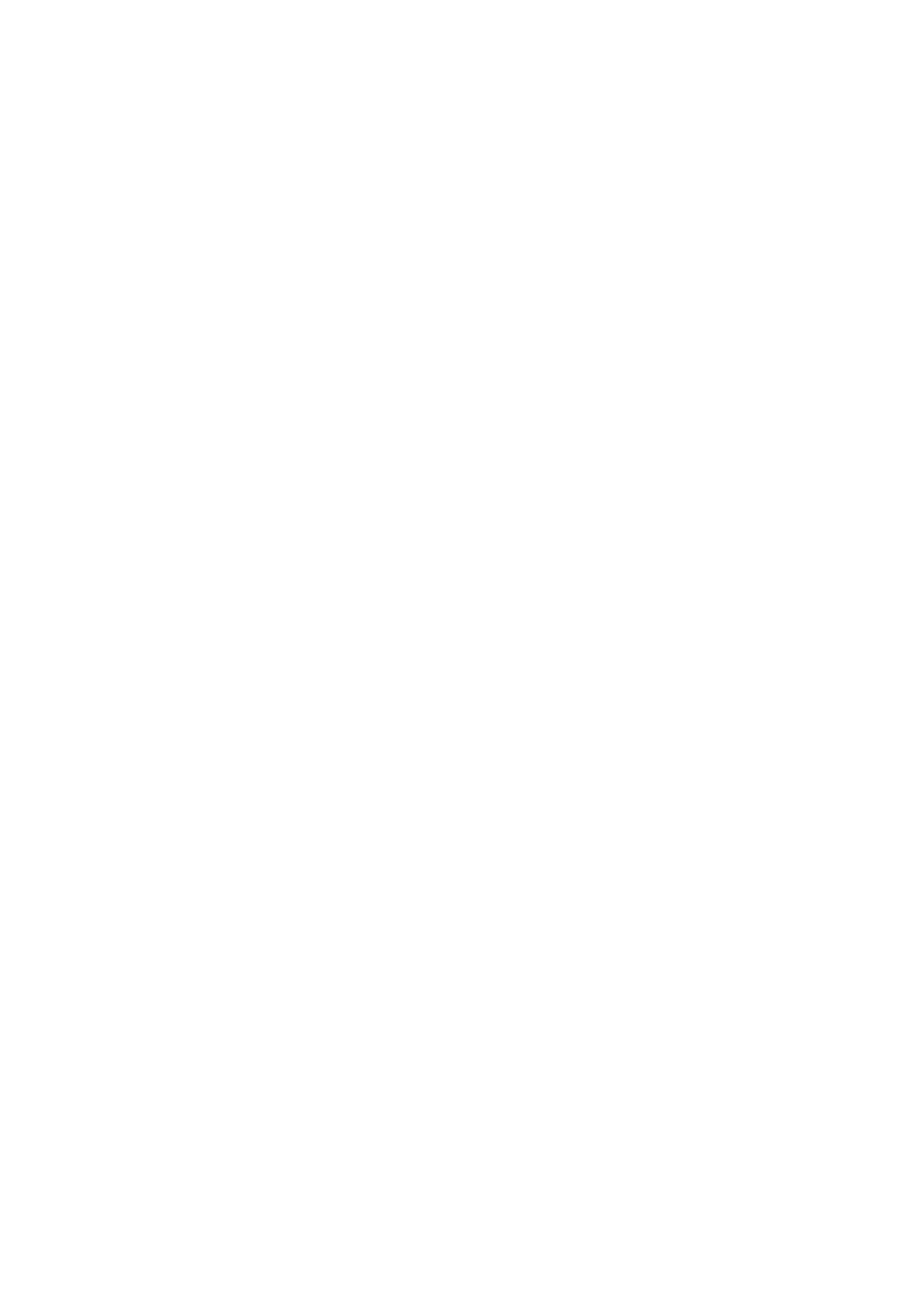# **CONTENTS**

| Staffing                                        | 1                        |
|-------------------------------------------------|--------------------------|
| <b>Board of Governors</b>                       | 2                        |
| General Information                             | 3                        |
| Our Aims                                        | $\overline{\mathcal{A}}$ |
| Nursery Curriculum                              | 5                        |
| <b>Outdoor Play Facilities</b>                  | 6                        |
| Links with Parents / School Hours               | 7                        |
| Children with Additional Needs                  | 8                        |
| Pastoral Care                                   | $9 - 10$                 |
| <b>Admissions Arrangements</b>                  | 11                       |
| <b>Admissions Criteria</b>                      | $11 - 15$                |
| <b>Waiting List Policy</b>                      | 16                       |
| School Uniform / Charging and Remissions Policy | 17                       |
| The Importance of Play                          | 18                       |
|                                                 |                          |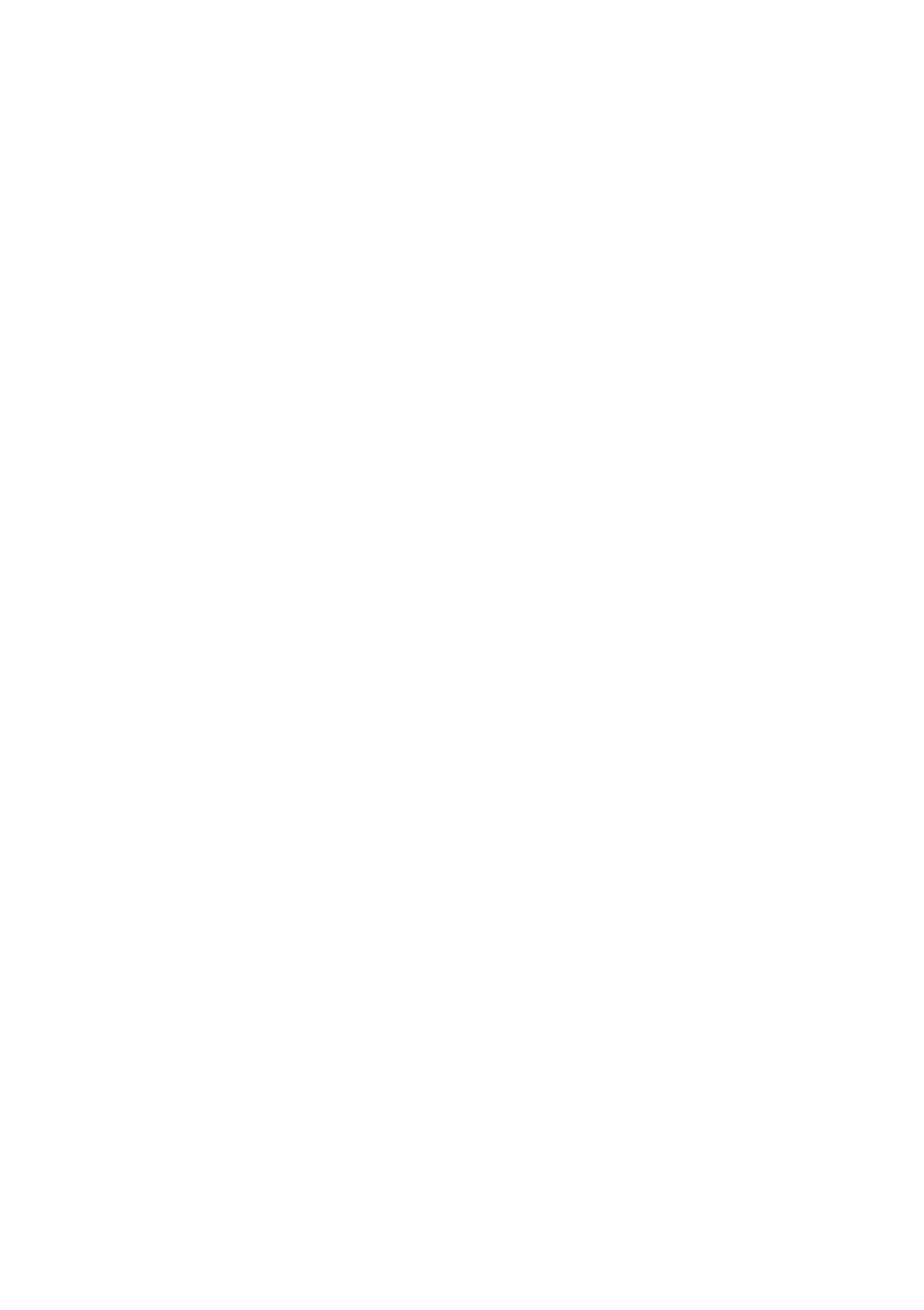#### **LISNAGELVIN NURSERY SCHOOL 48 RICHILL PARK LONDONDERRY BT47 5QZ** Telephone Number: **(028) 7134 2764**

E-mail: **lisnagelvin\_nursery\_school@eani.org.uk Website: www.lisnagelvinnursery.com**

CONTROLLED NURSERY SCHOOL Boys and Girls aged 3 - 4 years

**Chairperson of Board of Governors:** Dr John Doherty

**Principal:** Mrs P Taggart

| Number on Nursery Roll (1 <sup>st</sup> September 2021)          | 81  |
|------------------------------------------------------------------|-----|
| Number of applications received (2021)                           | 109 |
| Expected number on Nursery Roll (1 <sup>st</sup> September 2022) | 78  |

#### **Teaching Staff (1st September 2022)**

Teaching Principal: Mrs P Taggart

**Nursery Assistants:** Mrs H Galbraith

Teacher: Miss L Devine

Mrs P Taylor



#### **Ancillary Staff**

Senior Clerical Officer: Mrs R Andrews

Dining Attendant: Miss L O'Toole

Caretakers: Mr N Falconer Cleaner: Miss K Nicholl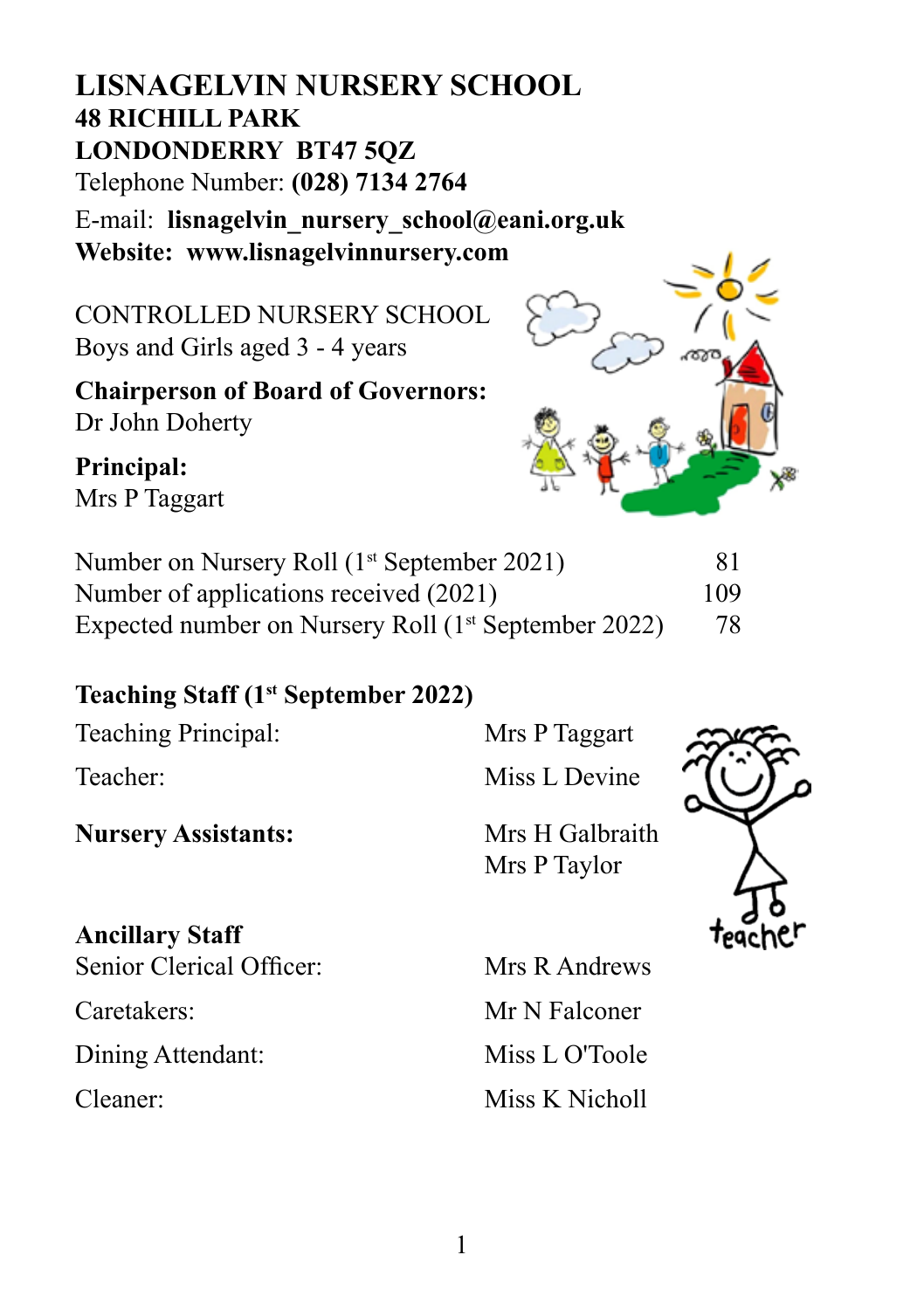### **BOARD OF GOVERNORS**

**Chairperson** Dr John Doherty

**Vice-Chairperson** Mrs Joy Tennis

**Nominated by D.E.N.I.** Dr John Doherty Ms Karen McGahon

#### **Nominated by Education Authority Western Region**

Mrs Doreen Laird Mrs Joy Tennis Mr Simon Loughery

#### **Parent Representatives**

Miss Helena Kearney Dr Claire Montgomery

### **Teacher Representative**

Miss Louise Devine

#### **Principal/Secretary to the Board of Governors**

Mrs Patricia Taggart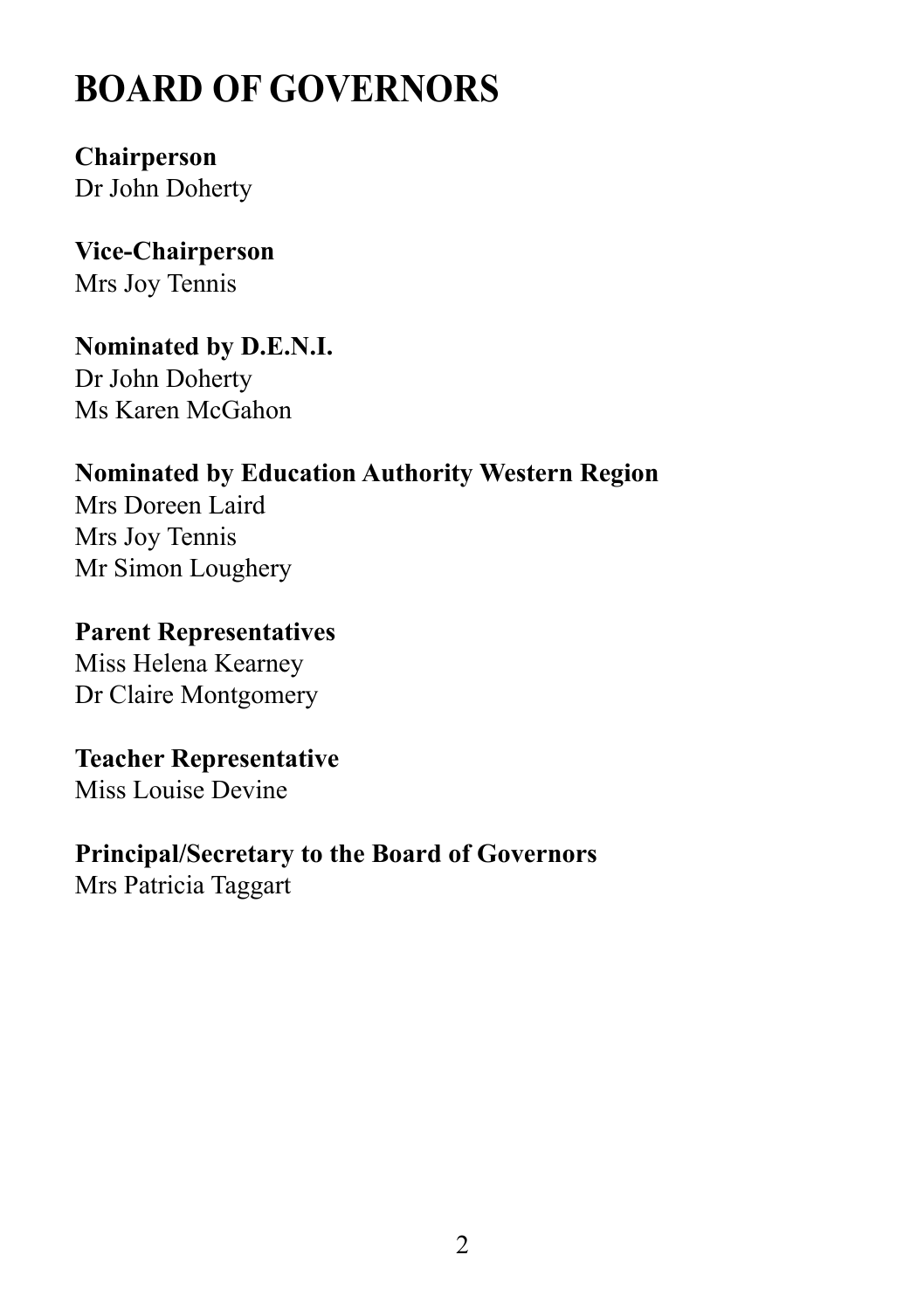### **GENERAL INFORMATION**

Lisnagelvin Nursery School is a purpose built nursery set in its own spacious, landscaped private grounds in Richill Park, Londonderry, adjacent to Lisnagelvin Primary School. We are an Educational Pre-School setting, which offers 26 full-time and 52 part-time places.

Working with all our stakeholders, we aim to create a welcoming, safe, caring and stimulating environment for play and learning, where everyone feels valued, included and respected.

Our staff are highly qualified, experienced, positive role models who provide high quality interaction and engagement with children.

Liaising closely with parents we focus on developing children's potential in all aspects of their learning and development.

We value and encourage active involvement with the school's local and wider community, welcoming visitors, parents and people from the locality into our school, as well as extending the school's links and networks within the community and beyond.



The school was last formally inspected in March 2017 the Department of Education found that:

"*the quality of care and welfare is impacting positively on the children's learning and the staff have created a very welcoming and stimulating environment. The new team of staff have a shared vision to provide the highest standard of care and education for every child*"

We fully intend to maintain and improve our high standards and levels of service.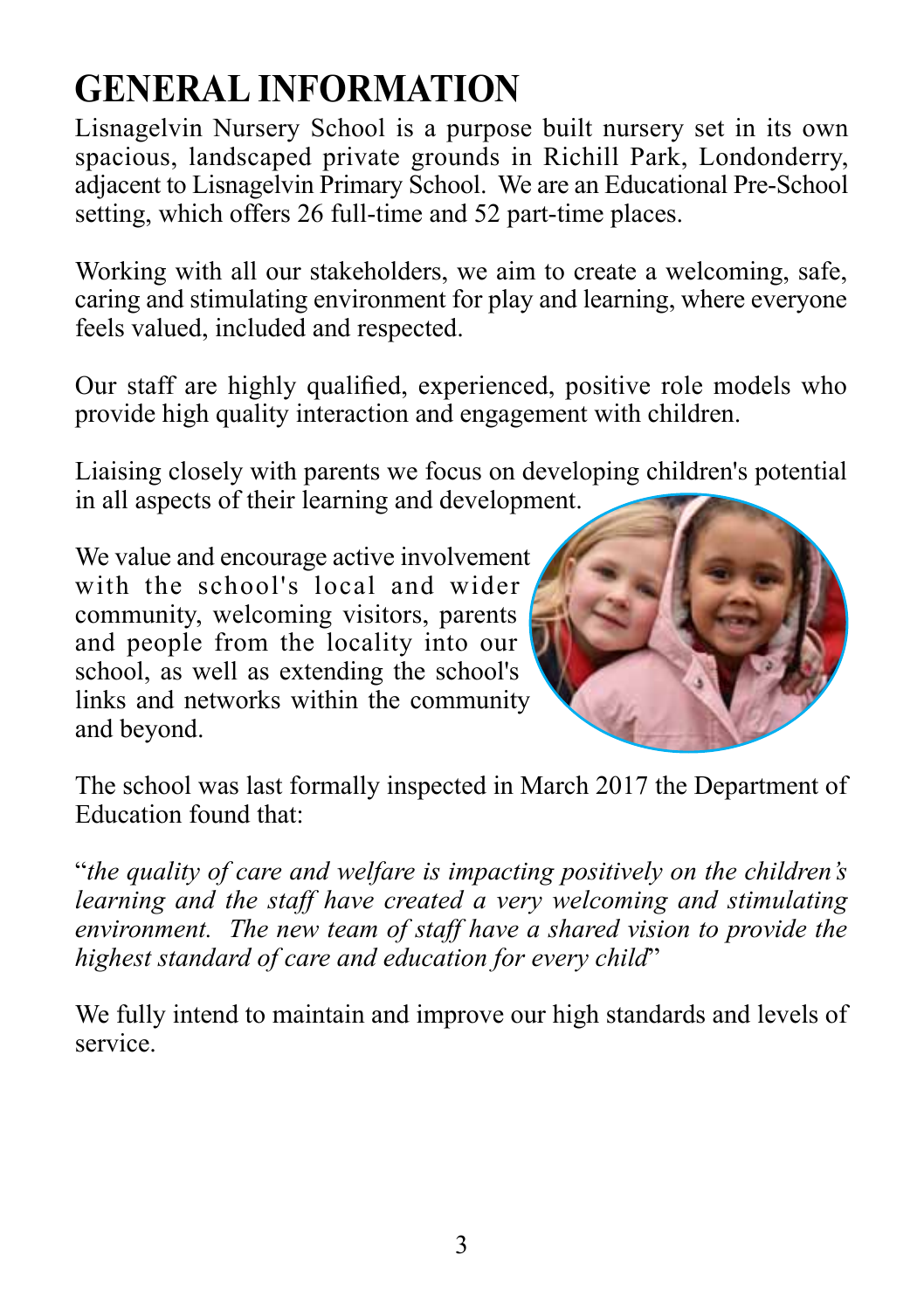# **OUR AIMS**

Nursery education is value driven and child centred. We strive to create a Nursery which feels like an extension of a supportive family home.

At Lisnagelvin Nursery we aim to:

- Provide a welcoming, caring, stimulating and secure environment where everyone feels valued, included and respected
- Offer a broad and balanced curriculum as defined by the NI Curricular Guidance for Pre-School Education
- Engage our children in the highest quality teaching and learning through well planned, challenging and progressive play indoors and outdoors
- Promote and develop positive attitudes and dispositions for learning
- Provide opportunities where children can observe, explore, question and wonder
- Promote a healthy lifestyle by providing healthy food, plenty of physical activity and a sound foundation for well-being
- Encourage each child to be independent and to develop a sense of responsibility and respect for themselves, others and their environment.
- Work together with parents as partners to improve learning and care
- Develop an effective partnership between the school and its community by welcoming parents and people from the local community into the nursery and by planning educational visits in our local area
- Continually improve and extend our practise to ensure our children receive an early year's education relevant to their needs



*"The focus should be on enabling children to learn at their own pace, to have breadth of learning experiences and gain a positive image of themselves as resilient learners able to cope with uncertainty and to learn through trial and error."*

*NI Curricular Guidance for Pre-School Education*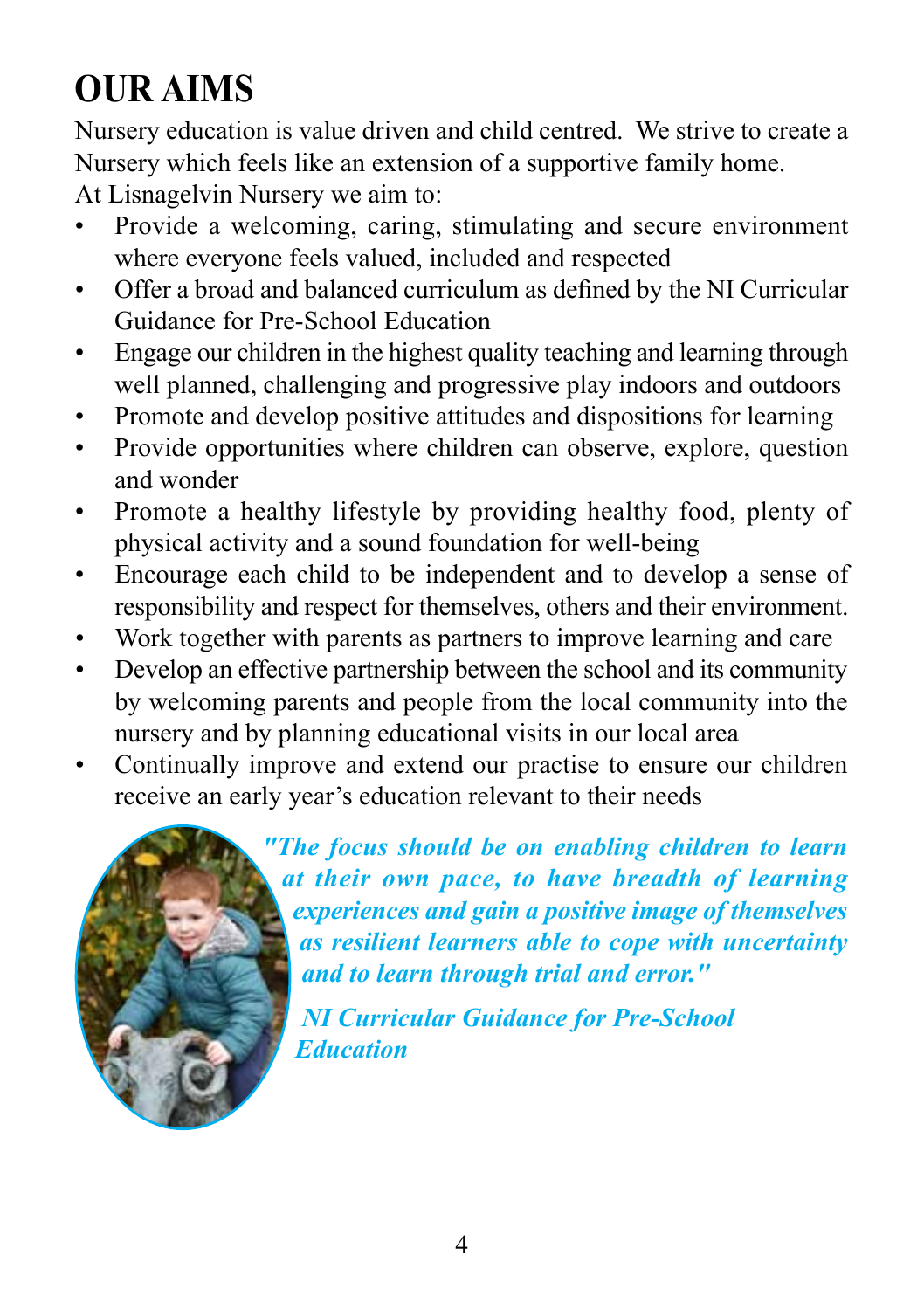### **NURSERY CURRICULUM**

Children learn through play. We offer a broad and balanced curriculum following the NI Curricular Guidance for Pre-school Education.

Our focus is to allow children to learn at their own pace, gain a positive image of themselves as learners and to learn through their own play experiences both indoors and outdoors in a stimulating environment.

Every day children and staff are supported to be "the best they can be" in an atmosphere of nurture and success.

The 6 areas of the Nursery Curriculum are:

- • Personal, Social and Emotional Development
- Language Development
- **Physical Development and Movement**
- The Arts
- • Early Mathematical Experiences
- The World Around Us



As children play during the nursery day they are developing their creativity and imagination.

As they explore their environment they also have opportunities to develop their problem solving and investigative skills and their physical skills. Interacting with their peers helps children to form friendships and learn important social skills such as sharing and taking turns.



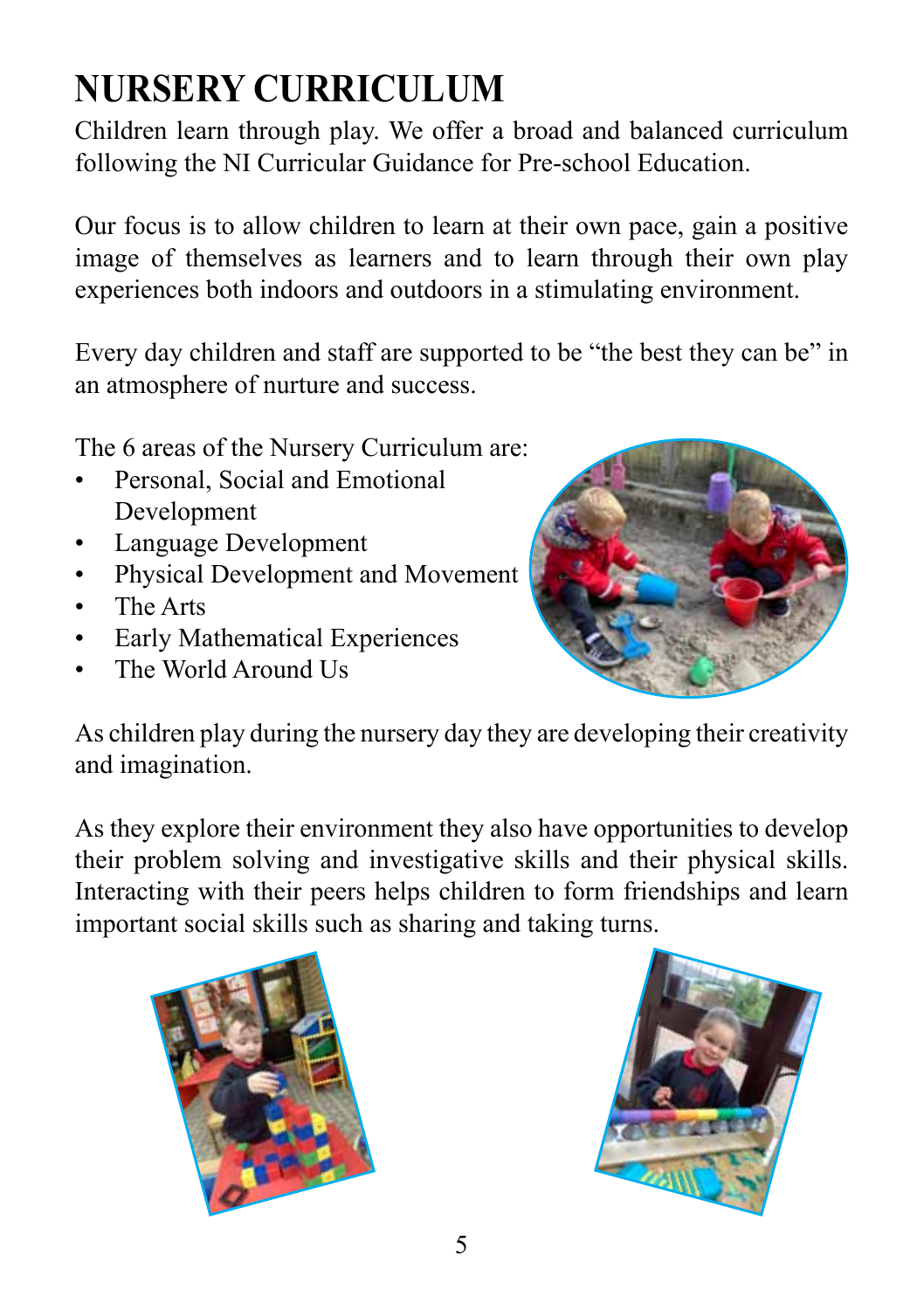# **OUTDOOR PLAY FACILITIES**

Much careful thought and planning has gone into the provision of imaginative and extensive outdoor play facilities.

Included in the garden are nature trails, a garden pond, wild flower areas, herb beds, an orchard, a bug hotel, a quiet space, a maze and natural habitats for birds and butterflies.

The garden represents a considerable investment for the school and provides a stimulating and exciting learning environment which reflects nature and the changing seasons.

During outdoor play children have opportunities to enjoy the fresh air, experience fun physical activities and connect with their senses in a safe and natural environment.

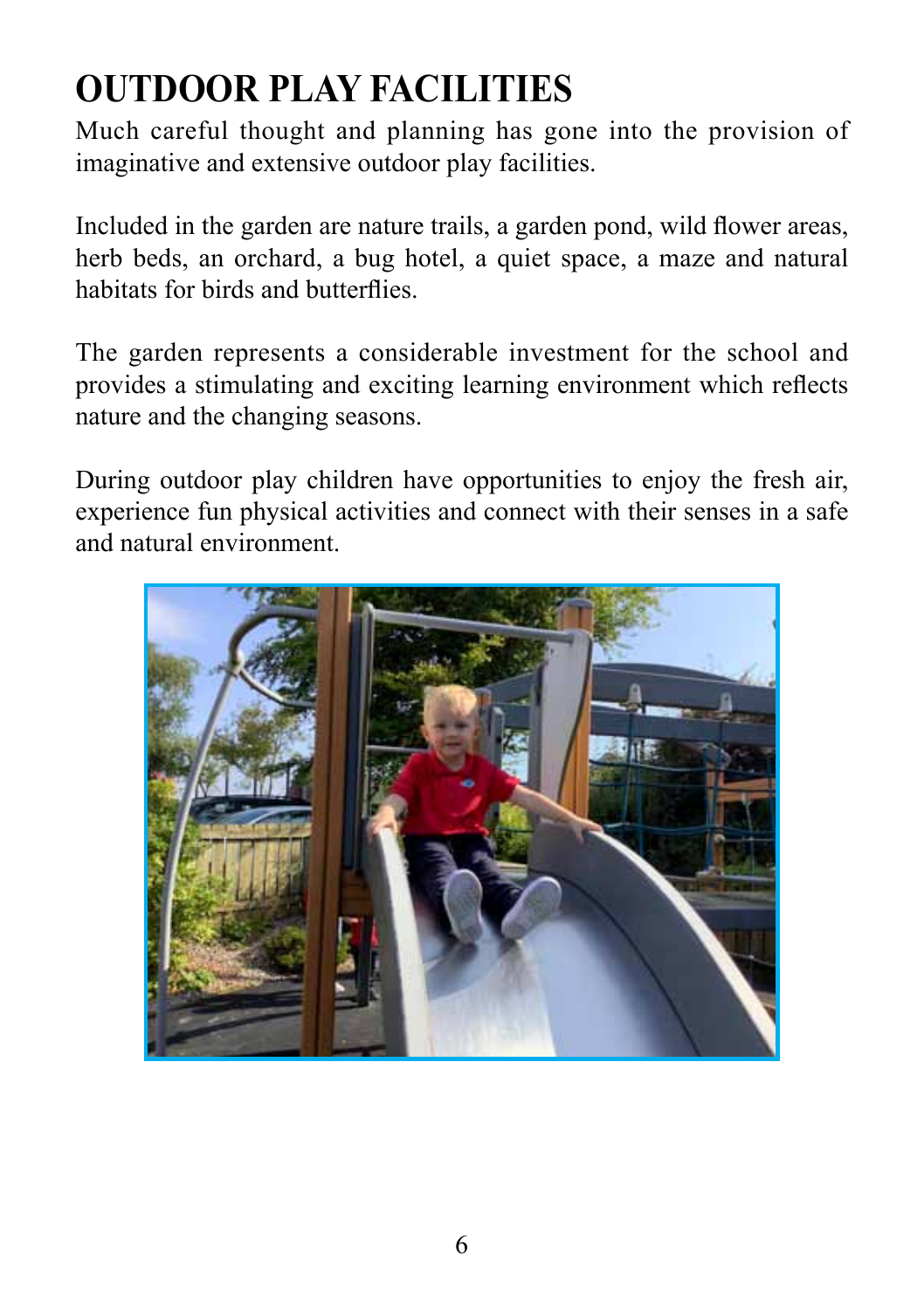# **LINKS WITH PARENTS**

The Principal and staff value parents astheir child's first and best educator. As a staff we will try to ensure that you are made to feel welcome and that you can talk to us at any time regarding your child.

Links with parents are established in the Summer term prior to starting nursery when parents are invited to an information evening followed by an open session with their child.

Parents are welcomed into the Nursery classes on their child's first day.

Links are maintained throughout the year through a system of parent meetings, stay and play sessions, Jo Jingles and a curriculum evening. We also welcome parent volunteers to help with the garden, snack time, story sacks or to accompany us on school visits.

Due to the COVID 19 pandemic we have had to maintain links with our parents through digital platforms such as our website and the Seesaw app.

#### **NURSERY WEBSITE**

You can keep up to date with all our news on our school website www.lisnagelvinnursery.com.

# **SEESAW** Seesaw

We use an app called Seesaw to communicate with parents. We share regular updates regarding the nursery as well as photographs, activities and learning experiences during your child's time in nursery.

#### **NEWSLETTERS**

Each month we post our newsletter detailing information such as curriculum topics, visits, rhymes and how to help reinforce your child's learning.

#### **SCHOOL HOURS**

| <b>Full-time Pupils</b> | $8.45$ am $-1.15$ pm                 |
|-------------------------|--------------------------------------|
| <b>Morning Pupils</b>   | $8.45$ am $-11.15$ am                |
| Afternoon Pupils        | $12.15 \text{ pm} - 2.45 \text{ pm}$ |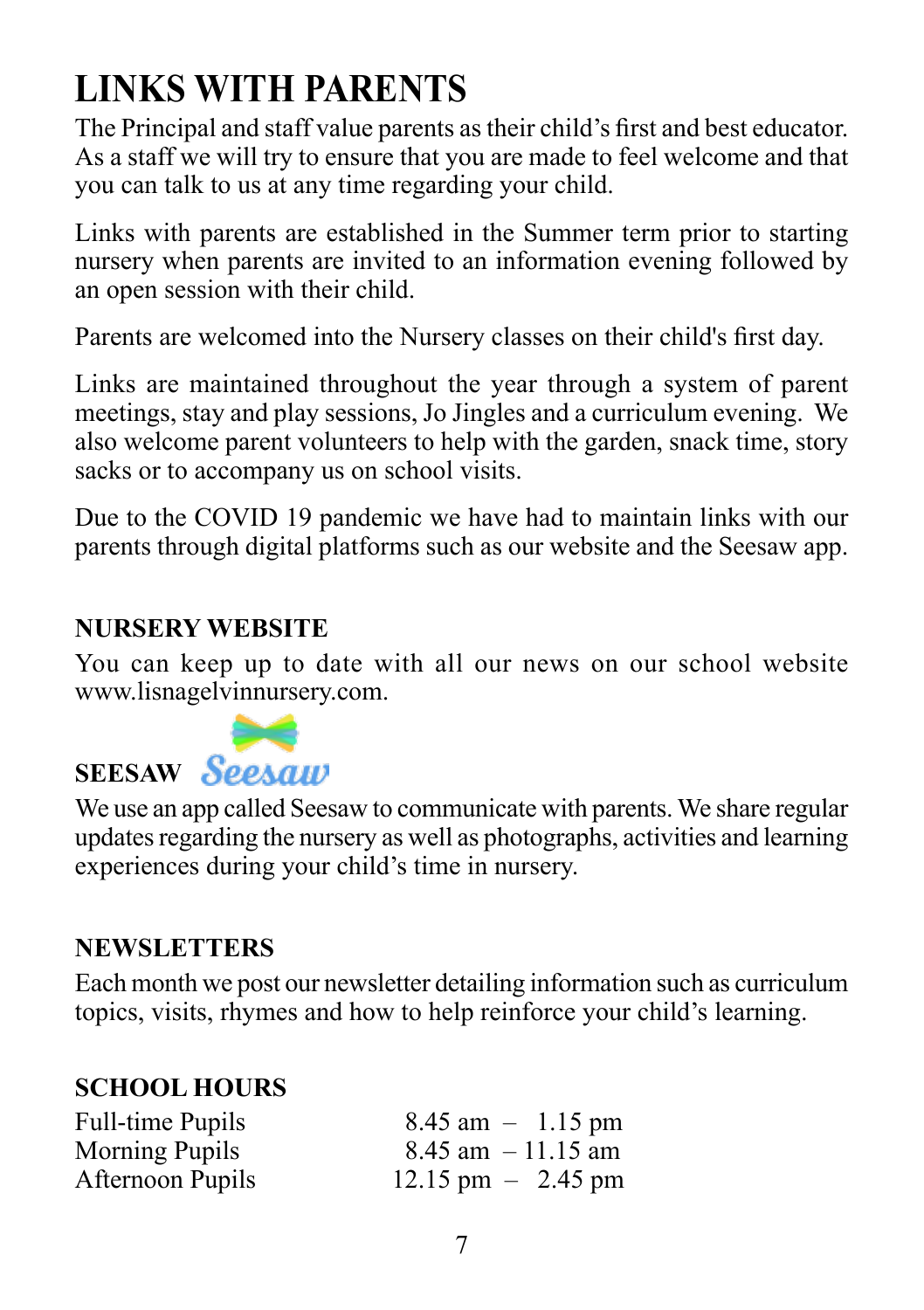# **CHILDREN WITH ADDITIONAL NEEDS**

All children, including children with additional needs, are entitled to a broad and balanced curriculum matched to their needs, abilities and aptitude. A child has additional needs, if he/she has a difficulty that calls for additional education provision to be made for him/her to access the pre-school curriculum.

Additional needs may include:

- A physical difficulty or physical condition such as cerebral palsy / Down syndrome.
- A communication difficulty.
- A problem with sight or hearing.
- An emotional or behavioural issue.

### **BEFORE STARTING SCHOOL**



If you think your child may have a problem, however slight, do not delay asking for professional advice. This is the first step to getting specialist help and early intervention to support you and your child. Your health visitor will be able to advise you if you have any concerns.

Further information about the Education Authority's provision for Special Educational Needs may be obtained from the EA website under the Parents tab and Special Educational Needs (SEN) section.

**If outside agencies such as Educational Psychologists, Speech and Language Therapists, Social Workers etc are involved with your child it is essential that you share this information with us as early as possible. This ensures a smooth transition into nursery for your child.**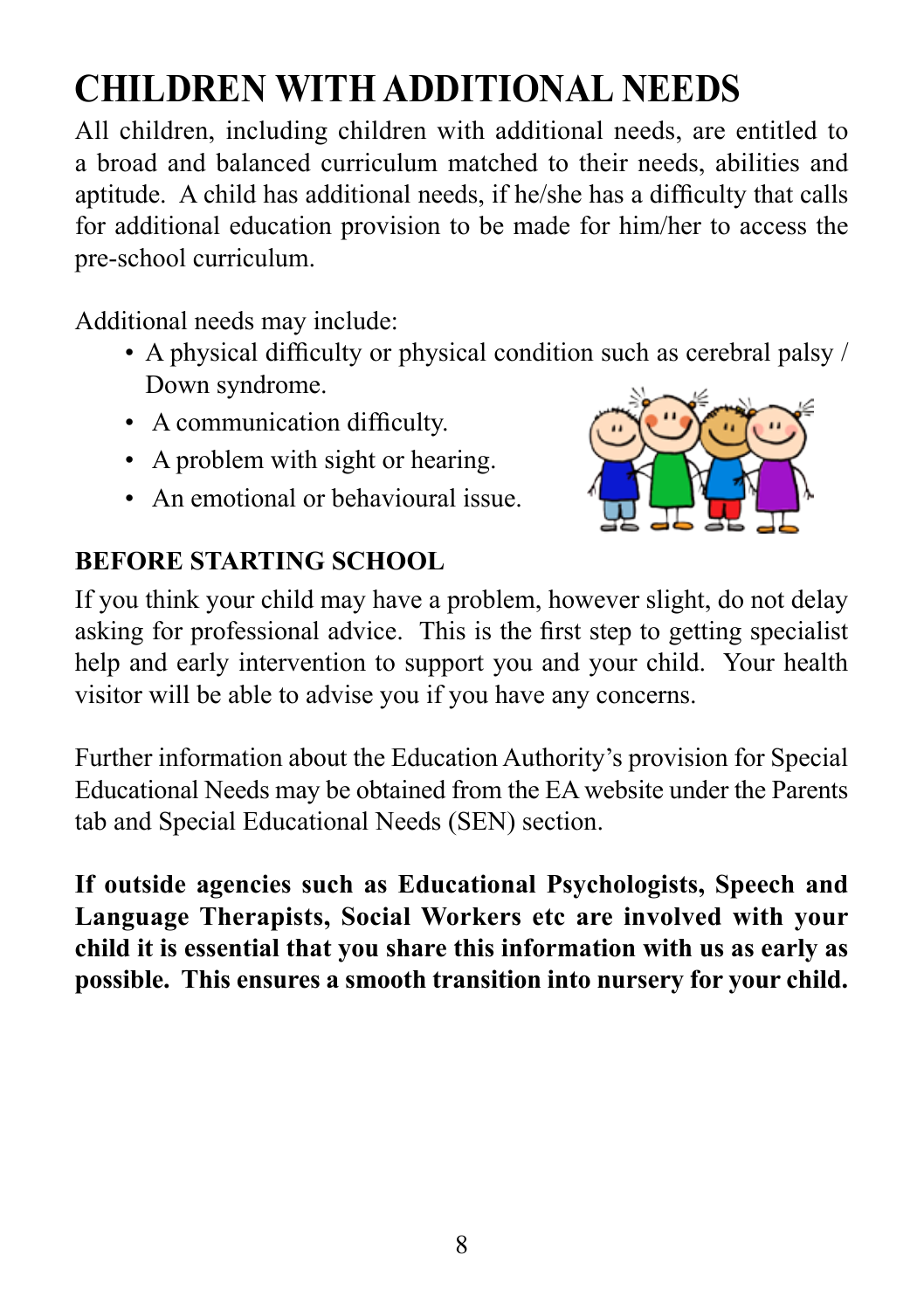# **PASTORAL CARE**

It is the Policy of Lisnagelvin Nursery School that all children and staff within the school will be valued as individuals, will be nurtured in a healthy, safe and secure environment and will have the opportunity to thrive and develop to their full potential.

#### *We strive to:*

- display a warm, caring, supportive and nurturing ethos for all children and adults within the nursery.
- enhance the children's self-esteem, self- confidence, assertiveness, communication skills and personal safety.



ensure that staff and volunteers are well informed about Child Protection procedures and all other relevant Pastoral Care Policies.



ensure that staff and volunteers are aware of their duty to care and their responsibility to report.

 • provide open channels of effective and appropriate communication between children, teachers, parents and other adults working with children.

promote co-operation with statutory agencies

in the multi-agency response to Child Protection.

ensure the professional development needs of all the staff are met.

This will be achieved by ensuring that the following policies are put into practice: -

- Child Protection and Safeguarding Policy
- $\triangleright$  Intimate Care Policy
- $\triangleright$  Positive Behaviour Policy
- $\triangleright$  Settling In Policy
- $\triangleright$  Additional Needs Policy
- $\triangleright$  Staff Development Policy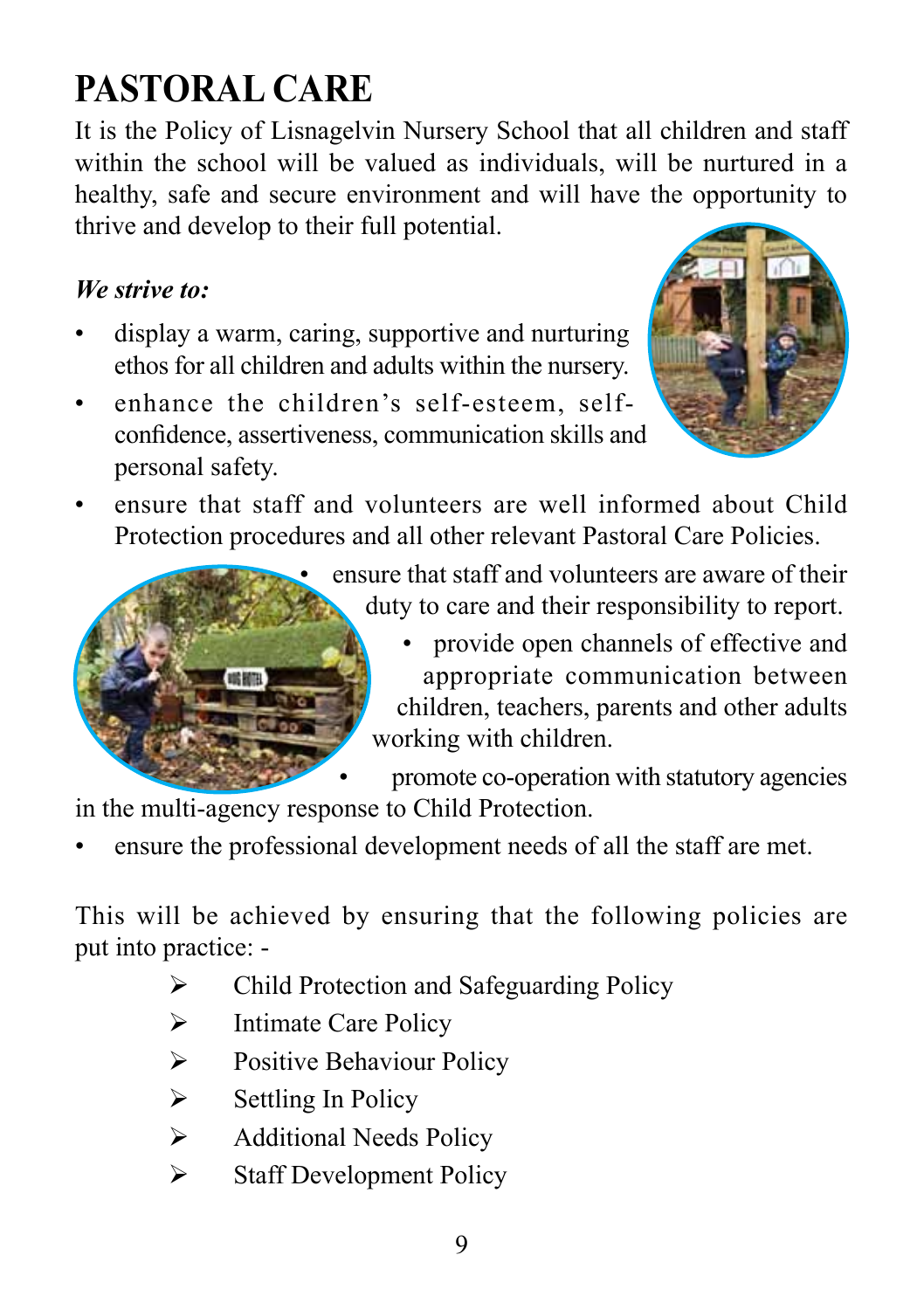- $\triangleright$  Educational visits Policy
- $\triangleright$  E-safety and Internet Use Policy
- There is appropriate consultation when Pastoral Care policies are reviewed.
- Some Pastoral Care policies are available for parents to read on our website and all are available on request from the main office. Parents will receive relevant policies during the induction process.

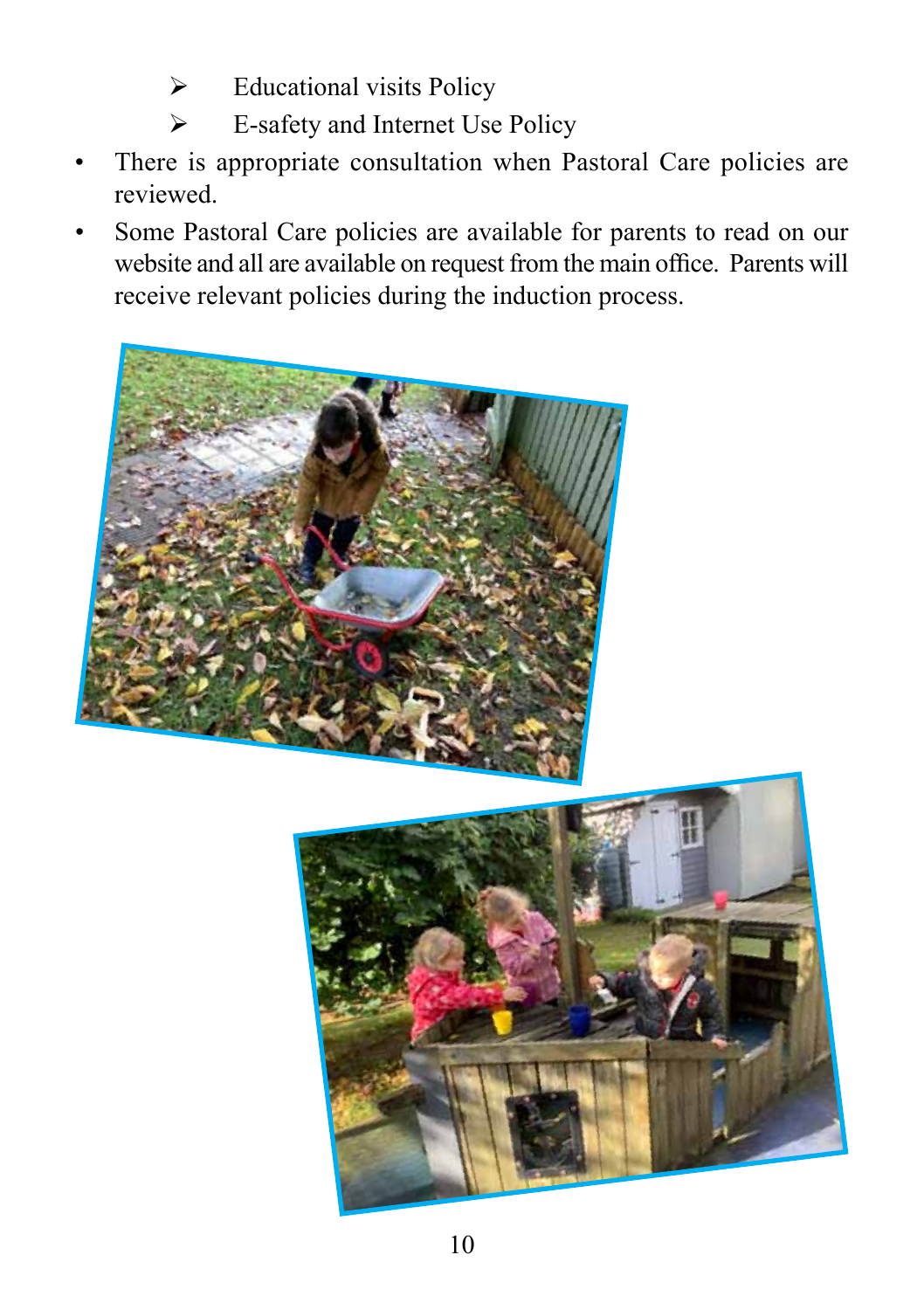# **ADMISSION ARRANGEMENTS**

Parents considering sending their children to our nursery are usually invited to our open afternoon in November to see the school and to talk to the staff.

This year, due to the health and safety restrictions of Covid-19, parents are invited to view a video in the 'Parents Area' section of our website entitled 'Welcome to Lisnagelvin Nursery School 2022'.

The Digital Admission arrangements as set out on the Education Authority website will be used.

Application forms are online from Monday 10<sup>th</sup> January 2022 at 12 NOON. The closing date for applications is Friday 28th January 2022 at **12 NOON**.

After your child has been offered a place you will be invited to participate in an induction programme. This usually consists of:

- (i) A Parents Information Evening
- (ii) An 'Open Session' in June where parents and children can visit the school

This provides an opportunity to become familiar with the nursery prior to starting in September.

The current policy is to admit children in small groups during the month of September. This ensures a smooth and happy transition from home to school. Parents will be encouraged to work with staff until the children have settled in.

### **ADMISSIONS CRITERIA - STATUTORY CRITERIA**

Children who are not normally resident in Northern Ireland will not be considered for places until all children who live in Northern Ireland have been considered.

When considering which children should be selected for admission, the Board of Governors will only take into account information which is detailed on or attached to the application form. Parents should therefore ensure that all information pertaining to their child and relevant to the school's admissions criteria is stated on the application form or attached to it.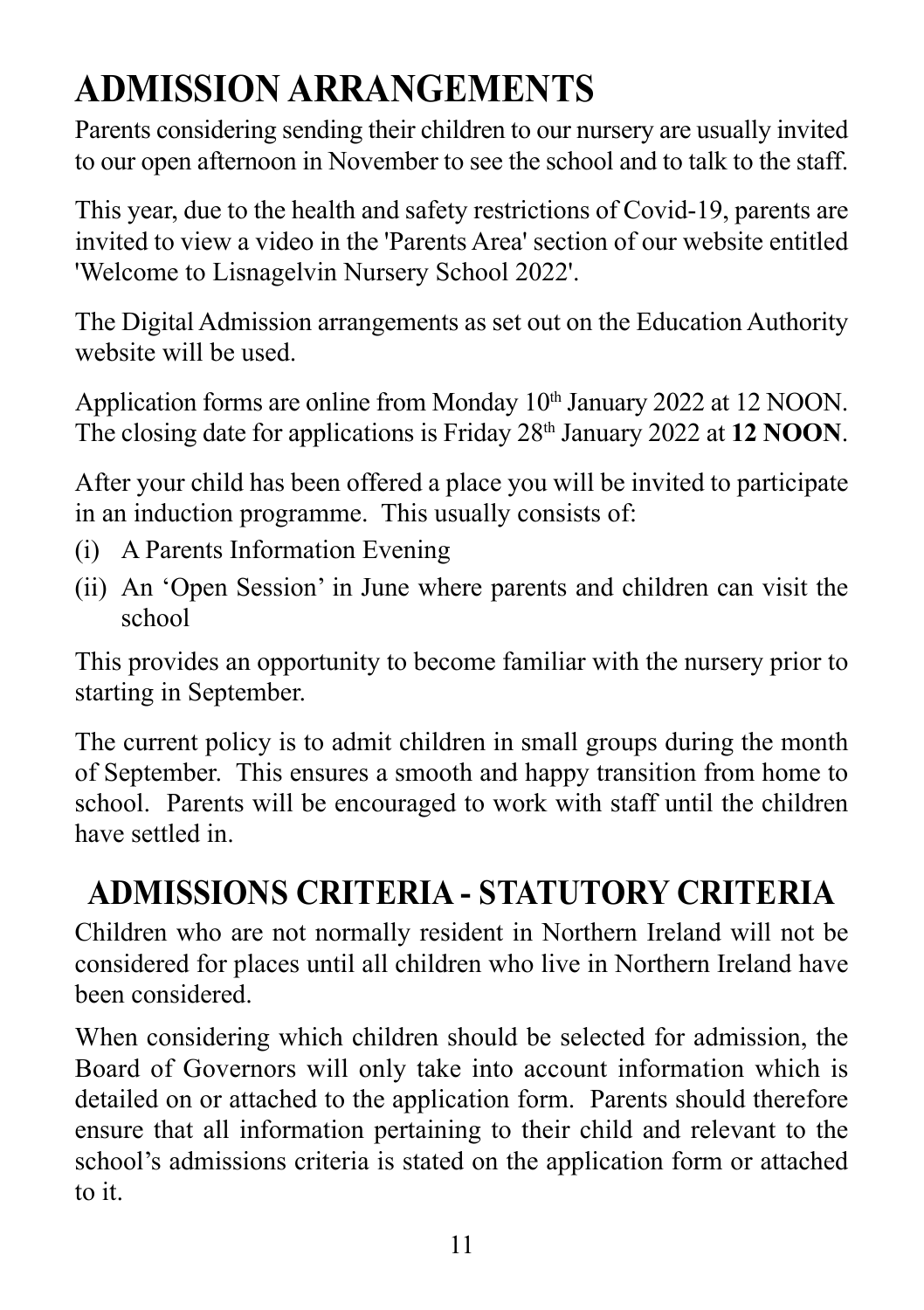**Parents please note that Lisnagelvin Nursery School offer both fulltime and part-time places. If you wish to be considered for a place in either of these sessions you must select both full-time and part-time on your application in order of preference. As there is a huge demand for full-time pre-school places it would be advisable to consider selecting a part-time place at our nursery somewhere on your list of preferences.**

Please note children will be admitted in accordance with the preference for Lisnagelvin Nursery School as detailed on the application form i.e. those whose form indicates this Nursery School as first preference provider will be selected before those whose form indicates this Nursery School as a second or subsequent preference provider; second preferences will be selected before third, fourth or subsequent preferences, etc.

The Board of Governors have determined that, in the event of there being more applicants than places available the following criteria will be applied, in the order set down, to select children for the available places:

### **Statutory Criteria**

- **1 Children from socially disadvantaged circumstances born between 2 July 2018 and 1 July 2019.**
- **2 Children born between 2 July 2018 and 1 July 2019.**

**Note: "Children from 'socially disadvantaged circumstances' means a child whose parent is in receipt of (i) Income Support, or (ii) Incomebased Jobseeker's Allowance, or (iii) an award of Income Support which has been converted into an Employment and Support Allowance and the level of benefit remains the same, or (iv) Universal Credit. When parents apply for places for their child on this basis they must provide Benefit Verification to confirm that they are in receipt of a qualifying payment. This should be provided to the pre-school of first preference and the application procedure for pre-school will outline how this can be submitted.**

#### **Sub Criteria**

If there are more pupils satisfying the last criterion, which can be applied, then selection for the available places will be on the basis of: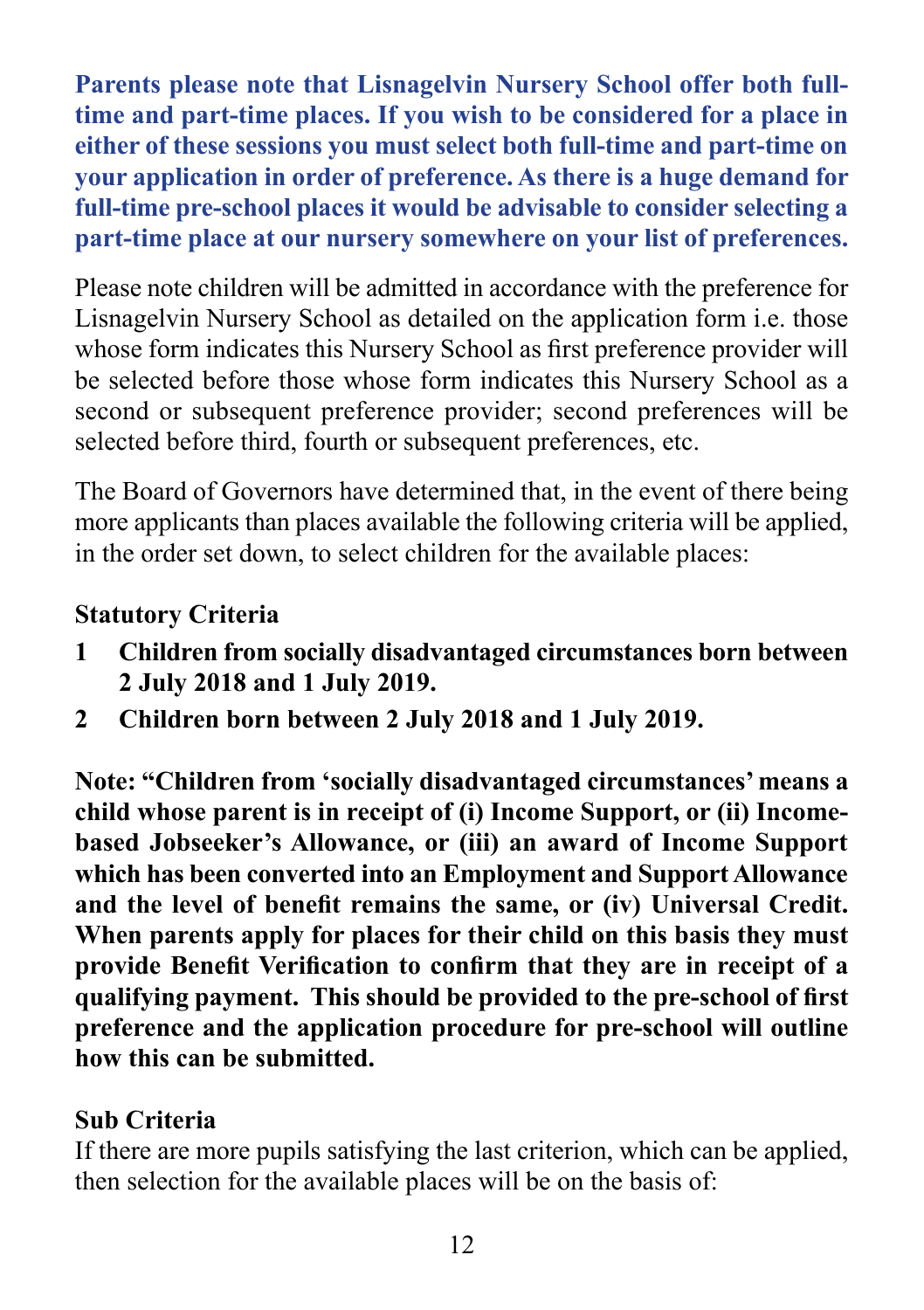#### **Full Time Places**

The following criteria will be applied to all full-time applications in the order listed below;

- (a) Children whose parent/guardian is currently a permanent employee of the school or a member of the school's Board of Governors and who have selected Lisnagelvin Nursery School Full-time at 1st Preference.
- (b) Children whose brother/sister attended **Lisnagelvin Nursery School** and who have selected Lisnagelvin Nursery School Full-time at 1<sup>st</sup> Preference. (To include half, step, adopted and fostered.)



 Please state on application form names of siblings and year attended, please supply any relevant supporting documents. **Please note it is attendance at Lisnagelvin Nursery School**.

- (c) Children who are the first/only child of the family and who have selected Lisnagelvin Nursery School Full-time at 1<sup>st</sup> preference.
- (d) Other children.

In the event of over-subscription in the last sub-criterion applied then selection for all places remaining in this category will be on the basis of the initial letter of the surname as detailed on the birth certificate in the order set out below:

> K G O Q V F L H Mc U D C N X A E S T Z J B Mac I P M R W Y

The order was determined by a randomised selection of letters. In the event of surnames beginning with the same letter the subsequent letters of the surname will be used in alphabetical order. In the event of two identical surnames the alphabetical order of the initial and letters of the first forename as detailed on the birth certificate will be used.

### **Part Time Places**

The first 26 children selected for a part-time place will be allocated morning, the remaining 26 children selected will be allocated afternoon.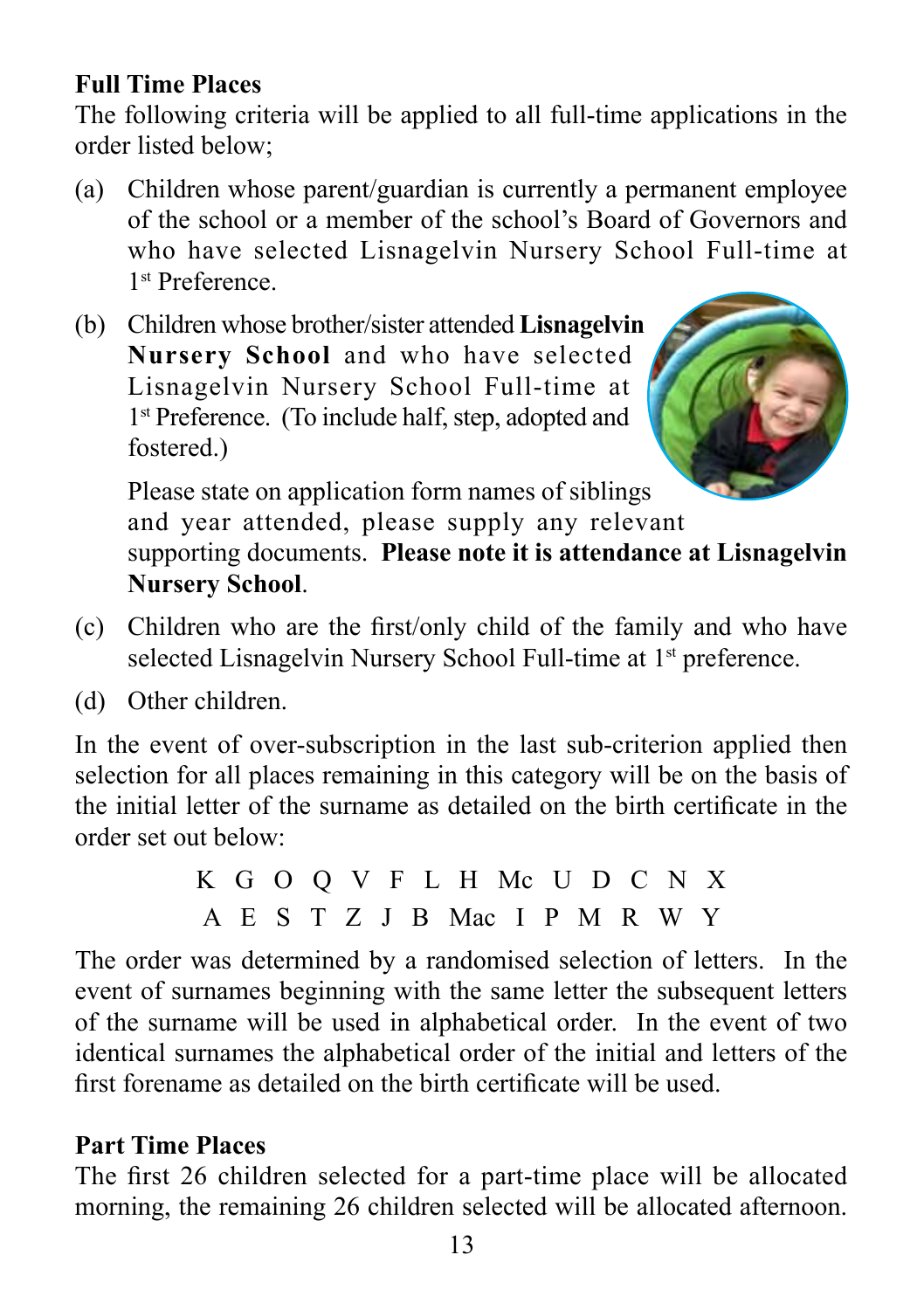The following criteria will be applied to all part-time applications in the order listed below:

- (a) Children who have indicated a Part-time place in Lisnagelvin Nursery School as their  $1<sup>st</sup>$  preference.
- (b) Children whose parent/guardian is currently a permanent employee of the school or a member of the school's Board of Governors and who have selected Lisnagelvin Nursery School Part-time at 2nd Preference.



(c) Children whose brother/sister attended **Lisnagelvin Nursery School** and who have selected Lisnagelvin Nursery School Part-time as 2nd preference. (To include half, step, adopted and fostered.)

 Please state on application form names of siblings and year attended, please supply any relevant supporting documents. **Please note it is attendance at Lisnagelvin Nursery School**.

- (d Children who are the first/only child of the family and who have selected Lisnagelvin Nursery School Part-time at 2<sup>nd</sup> preference.
- (e) Children who have been unsuccessful in their  $1<sup>st</sup>$  preference fulltime application for a place in Lisnagelvin Nursery School and have indicated a Part-time place in Lisnagelvin Nursery School as their 2<sup>nd</sup> preference.
- (f) Other children.

In the event of over-subscription in the last sub-criterion applied then selection for all places remaining in this category will be on the basis of the initial letter of the surname as detailed on the birth certificate in the order set out below:

> K G O Q V F L H Mc U D C N X A E S T Z J B Mac I P M R W Y

The order was determined by a randomised selection of letters. In the event of surnames beginning with the same letter the subsequent letters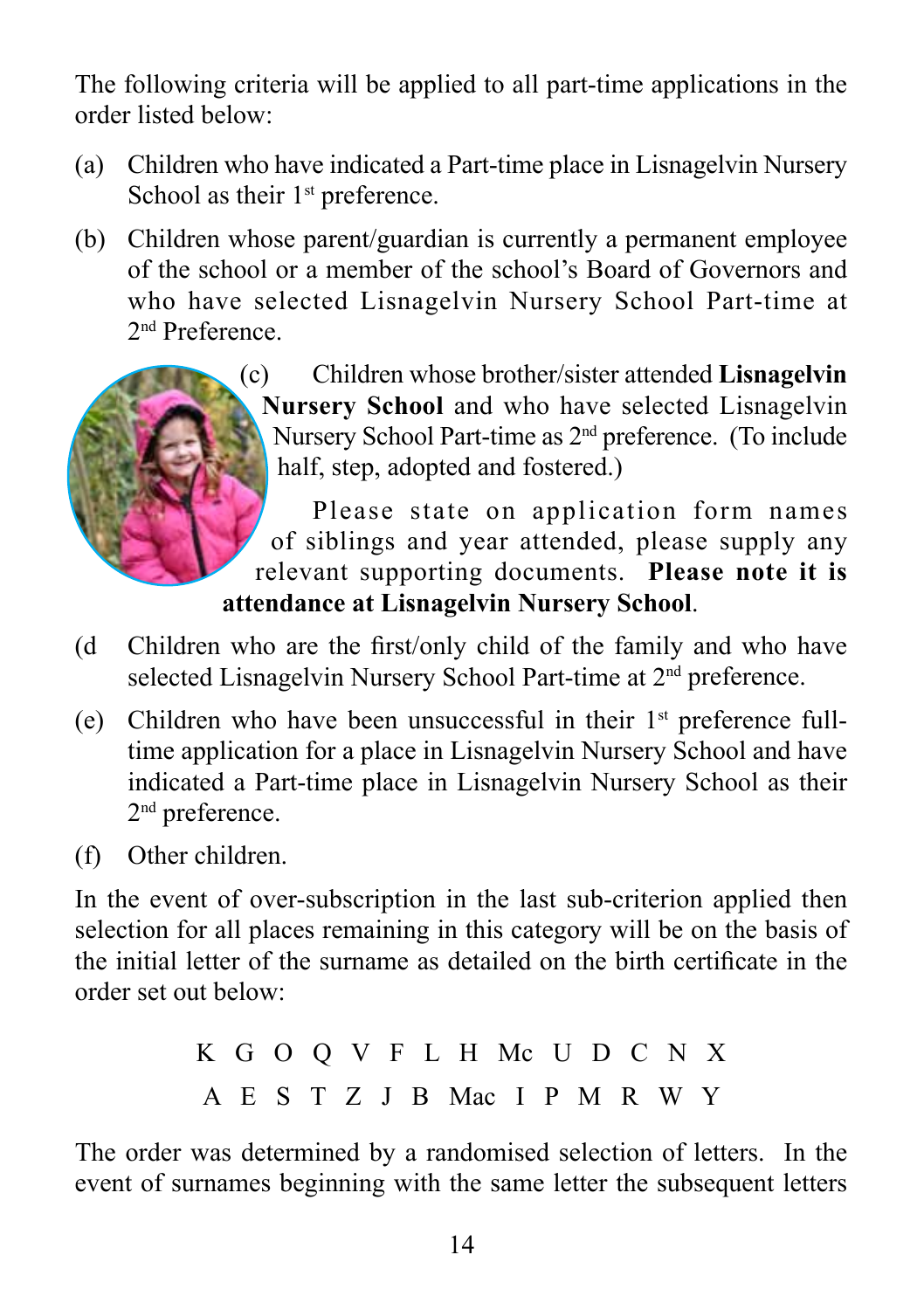of the surname will be used in alphabetical order. In the event of two identical surnames the alphabetical order of the initial and letters of the first forename as detailed on the birth certificate will be used.

### **Non Statutory Criteria**

3 In the event of the school being undersubscribed, places shall be offered to children in their penultimate pre-school year. Children born between 2 July 2019 and 1 July 2020 will be admitted in order of chronological age in descending order. (In the event of two or more identical dates of birth, selection will be made using the random alphabetical tie-breaker as listed above).

**It is important that parent(s)/guardian(s) when submitting the application form provide all the relevant supporting information and written evidence that may be needed including the child's original long birth certificate.** If a place is offered on the basis of incorrect or misleading information then the Board of Governors may withdraw the offer. All criteria will apply as at closing date on application form.

If parent(s)/guardian(s) have any difficulty in completing the form then they should consult the Principal of the school.

#### **Duty to Verify**

The Board of Governors reserves the right to require such supplementary evidence as it may determine to support or verify information on any application form.

If the requested evidence is not provided to the Board of Governors by the deadline given this will result in the withdrawal of an offer of a place. Similarly, if information is supplied which appears to be false or misleading in any way, the offer of a place will be withdrawn.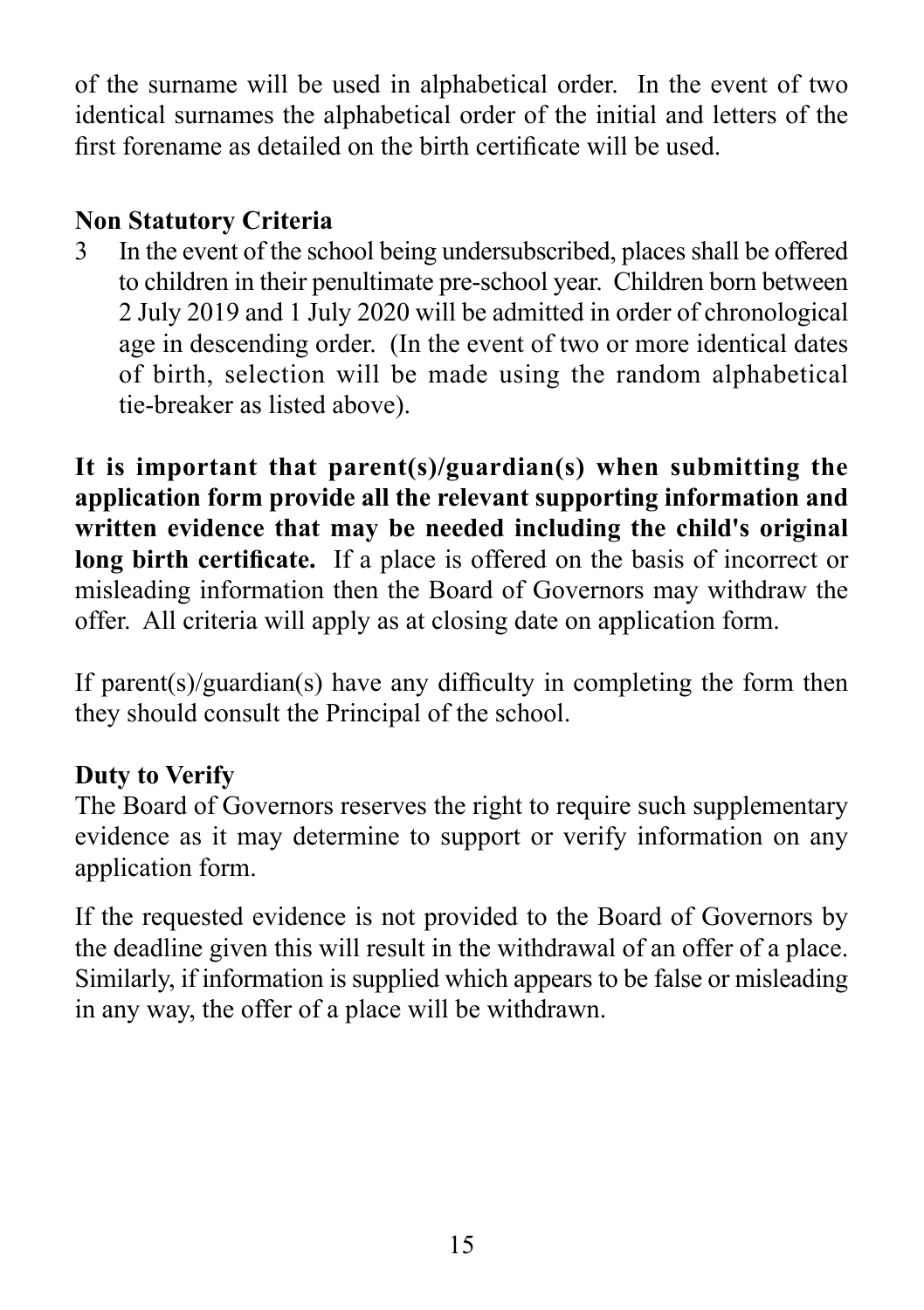### **WAITING LIST POLICY**

The same criteria will be used for applications after 1 September 2022 for full-time and part-time admissions.

The Board of Governors using the guidance issued by DE circular 2012/10 will operate a waiting list policy as follows:

If a vacancy occurs after the published time scale, all applications for admission to Lisnagelvin Nursery School that were initially refused, new applications, late applications and applications where new information has been provided will be treated equally and the published criteria applied. Original applications will automatically be included on the waiting list.

The onus is on the parent/guardian to register new applications and to provide any new information.

#### **Parents/guardians should also note that if their child is seeking nursery provision for the 2nd year they must reapply.**

The complete Waiting List Policy is available on request from our school office.

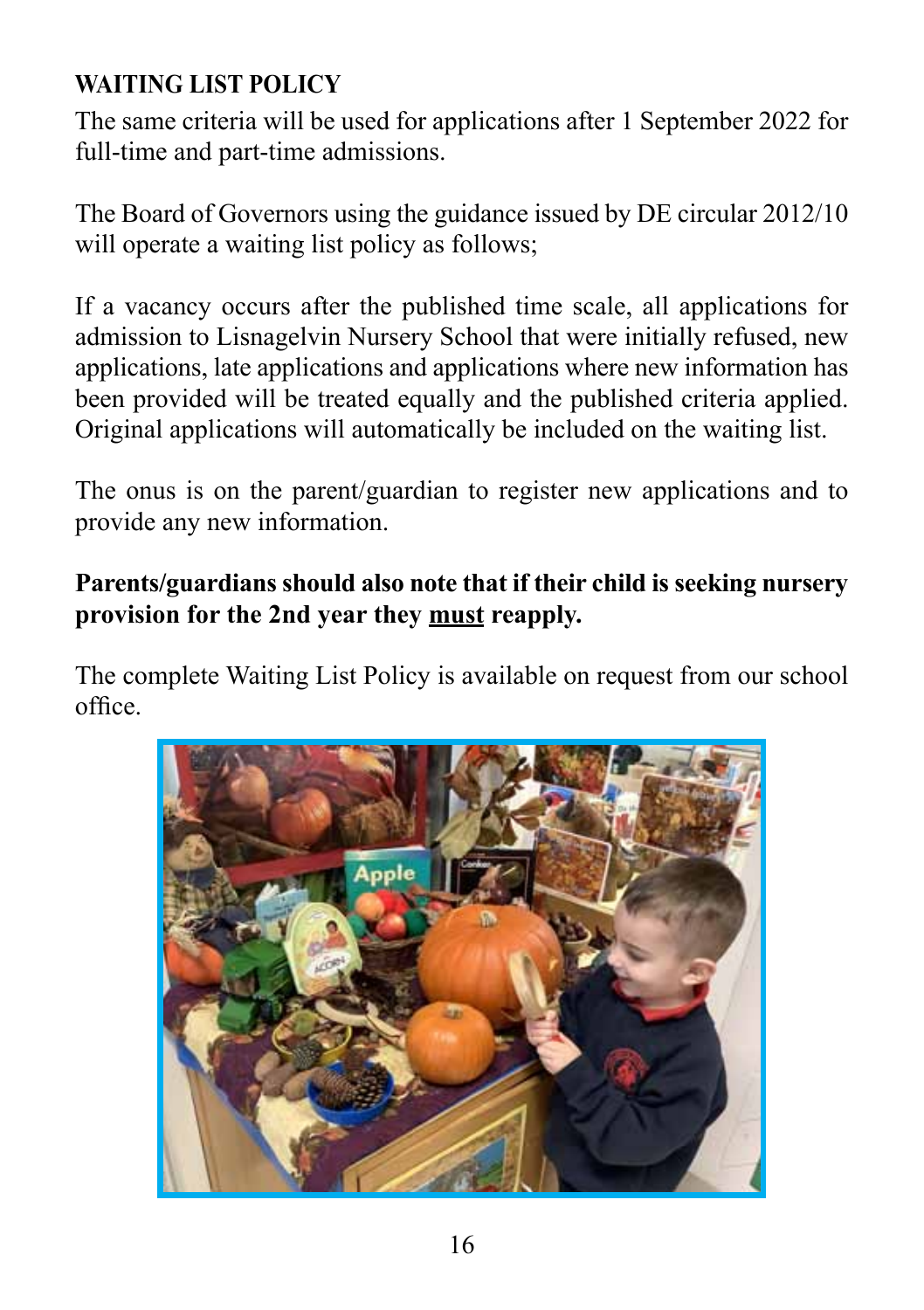# **SCHOOL UNIFORM**

There is a nursery uniform, which consists of a navy sweatshirt with the school logo, a plain red polo shirt and a pair of navy jogging bottoms. Sensible footwear such as trainers with Velcro straps are ideal.

Information regarding the purchase of school uniform is distributed on the 'Parents Information Evening'when your child has been allocated a place prior to your child starting nursery.

### **CHARGING AND REMISSIONS POLICY**

The Board of Governors have adopted the following Charging and Remissions policy:-

### **A CHARGING POLICY**

A small charge to be made for the actual cost of snack at breaktime

### **B REMISSIONS POLICY**

### Voluntary Contributions

The Board of Governors reserves the right to seek voluntary contributions from parents or others in support of any school activity for the benefit of the school. Pupils whose parents are either unwilling or unable to make such

contributions will not be treated differently. However, the school reserves the right to cancel planned activities if the voluntary contributions are insufficient to meet the costs of the planned activity.

### **C BREAKAGES/LOSSES**

The Board of Governors reserves the right to seek to recover from parents the whole or part of the cost of breakages and losses incurred as a result of a pupil's behaviour.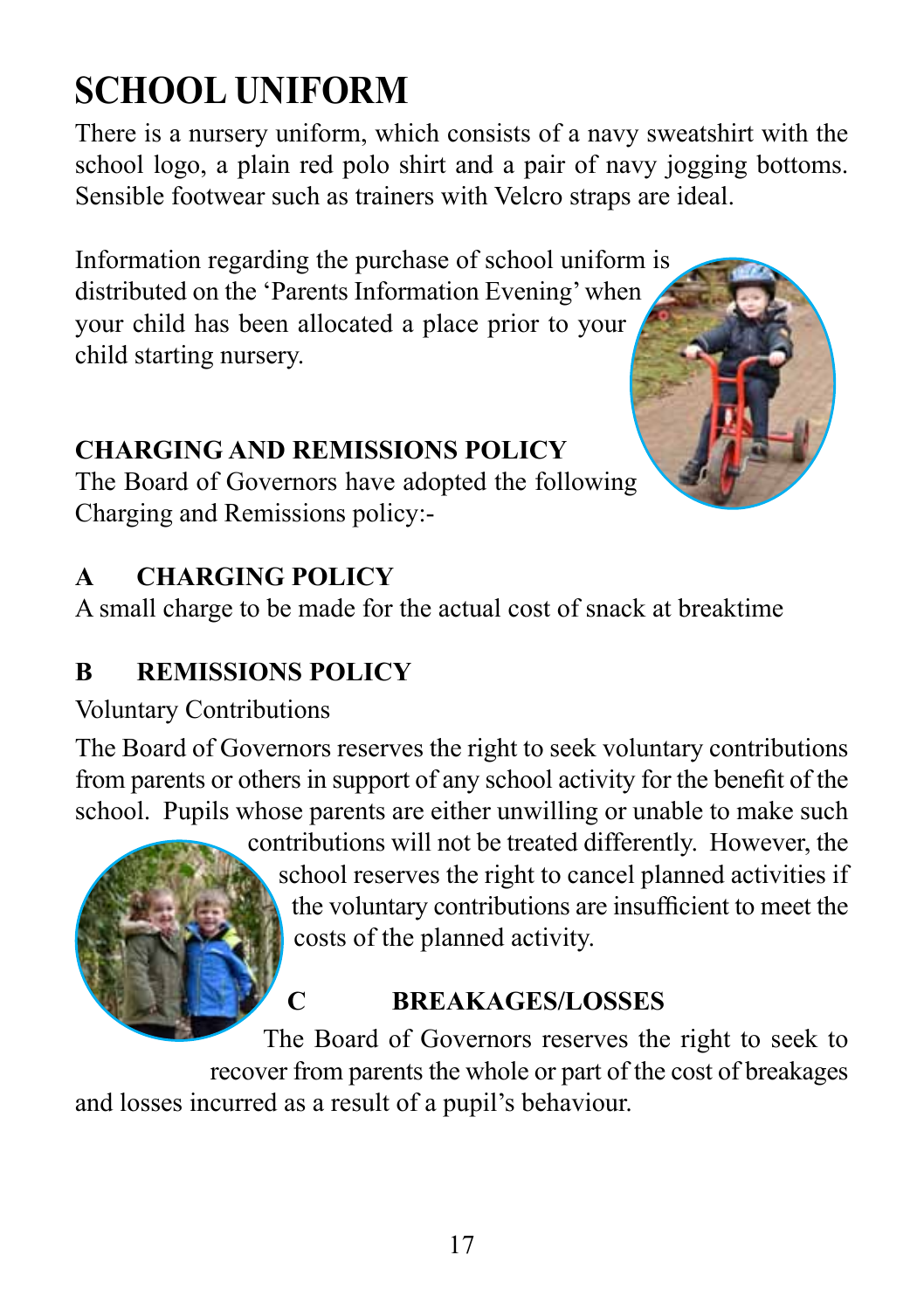### **The Importance of Play**

Play is CRITICAL to brain development. Children gain all the skills they need, physically, socially, cognitively, emotionally and creatively through play.

**When children play they are:-**



 GETTING READY FOR SUCCESS IN SCHOOL WORK AND LIFE!